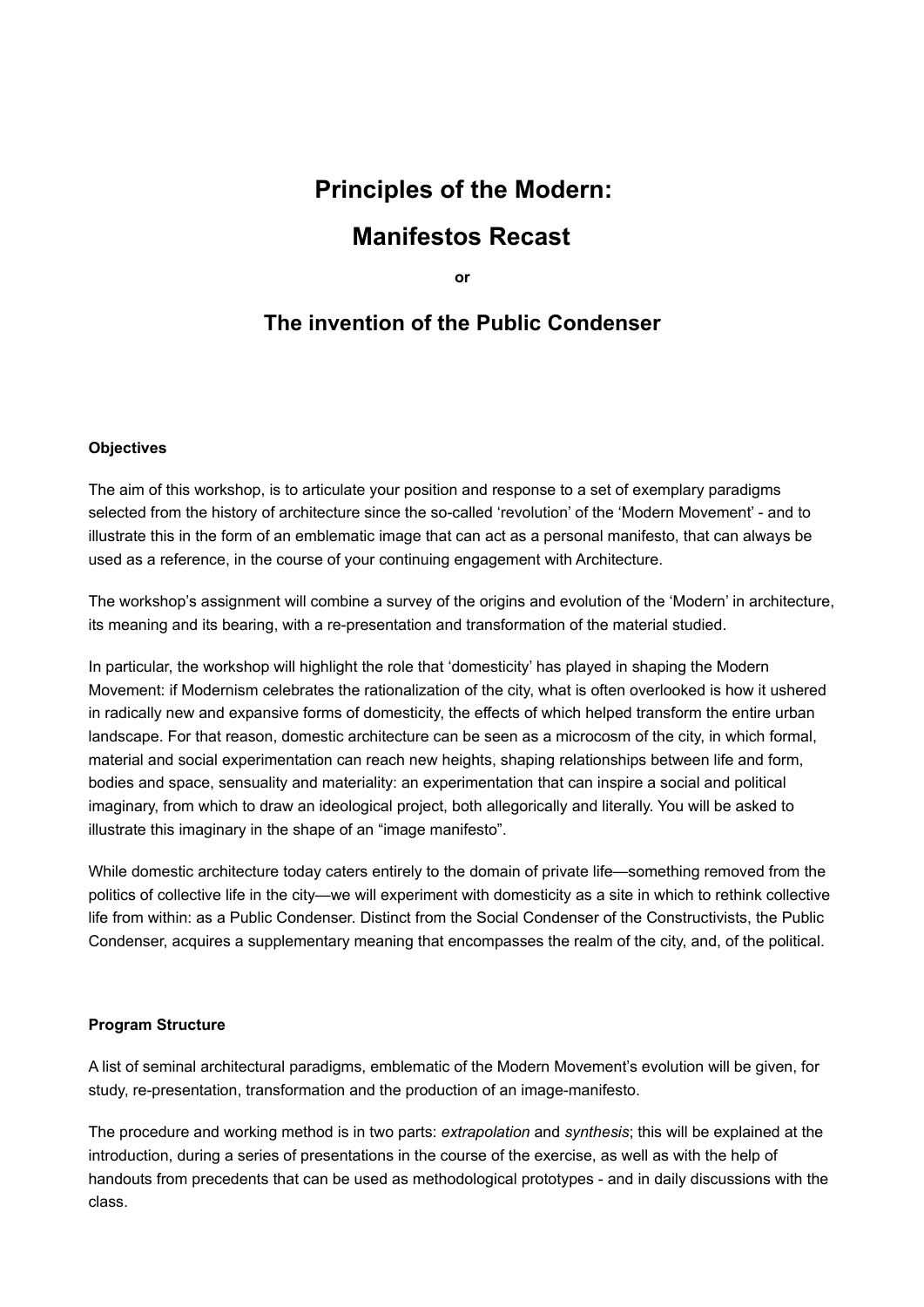The structure of the exercise has a two-fold purpose: (a) to set the participants' principles and (b) to establish the class as a collective, in which different viewpoints become agents of the studio's discourse.

Both parts of the exercise will be carried out by teams of two, who will be given two paradigms in accordance with the list below.

#### **List of Paradigms**

The paradigms consist of three components: "A. Fundamentals-Definitions", "B. The Home as Microcosm of the City" and "C. Dialectical Oppositions" as per the lists below:

#### A. FUNDAMENTALS - DEFINITIONS

- 1. Peter Behrens, AEG Turbine Factory, 1909, the Werkbund and *the birth of the modern* Vladimir Tatlin, Monument to the 3rd International, 1920 and *Constructivism*
- 2. Le Corbusier, Maison Citrohan, 1922 and the *do-mi-no principle*  El Lissitsky Wolkenbügel 1924 and the *"Proun"*
- 3. Kasimir Malevich Tektonik 1926 and *Suprematism* Ivan Leonidov, Lenin Institute 1927 and *planetary architecture*
- 4. Pavillon de l' Esprit Nouveau, 1925 as *prototype of the modern*  Ludwig Mies van der Rohe, Barcelona Pavilion, 1929 as the *quintessence of the modern*

#### B. THE HOME AS MICROCOSM OF THE CITY

05. Rudolph Schindler House, 1922 - Adolf Loos, Villa Müller, 1930

06. Le Corbusier, Villa Stein, Garches, 1927 - Ivan Leonidov, Magnitogorsk House, 1930

- 07. Pierre Chareau, Maison de Verre, 1932 Lina Bo Bardi, Casa de Vidro, 1951
- 08. Ludwig Mies van der Rohe, Villa Tugenhat, 1930 Hans Scharoun, Shminke House, 1933
- 09. Le Corbusier, Villa Savoye, 1931 Alvar Aalto, Villa Mairea, 1939
- 10. Adalberto Libera, Casa Malaparte, 1937 Luis Barragán, Architect's house, 1947
- 11. Ludwig Mies van der Rohe, Farnsworth House, 1951 Charles and Ray Eames, house 8, 1949
- 12. Oscar Niemeyer, Casa das Canoas, 1951 Eduardo Souto de Moura, House in Algarve, 1989
- 13. Pierre Koenig, Stahl House 1960 Richard Neutra, Kaufmann House, 1947 & Shulman photos
- 14. John Hejduk, Wall House 2, 1973 Rem Koolhaas, Maison à Bordaux, 1998
- 15. SANAA Kitagata apartments 2000 Alfonso Eduardo Reidy Pedregulho apartments, 1955

#### C. DIALECTICAL OPPOSITIONS

17. End paradigm: Archizoom's No-Stop City & Dogma's Stop City: *The Limitless and the Finite*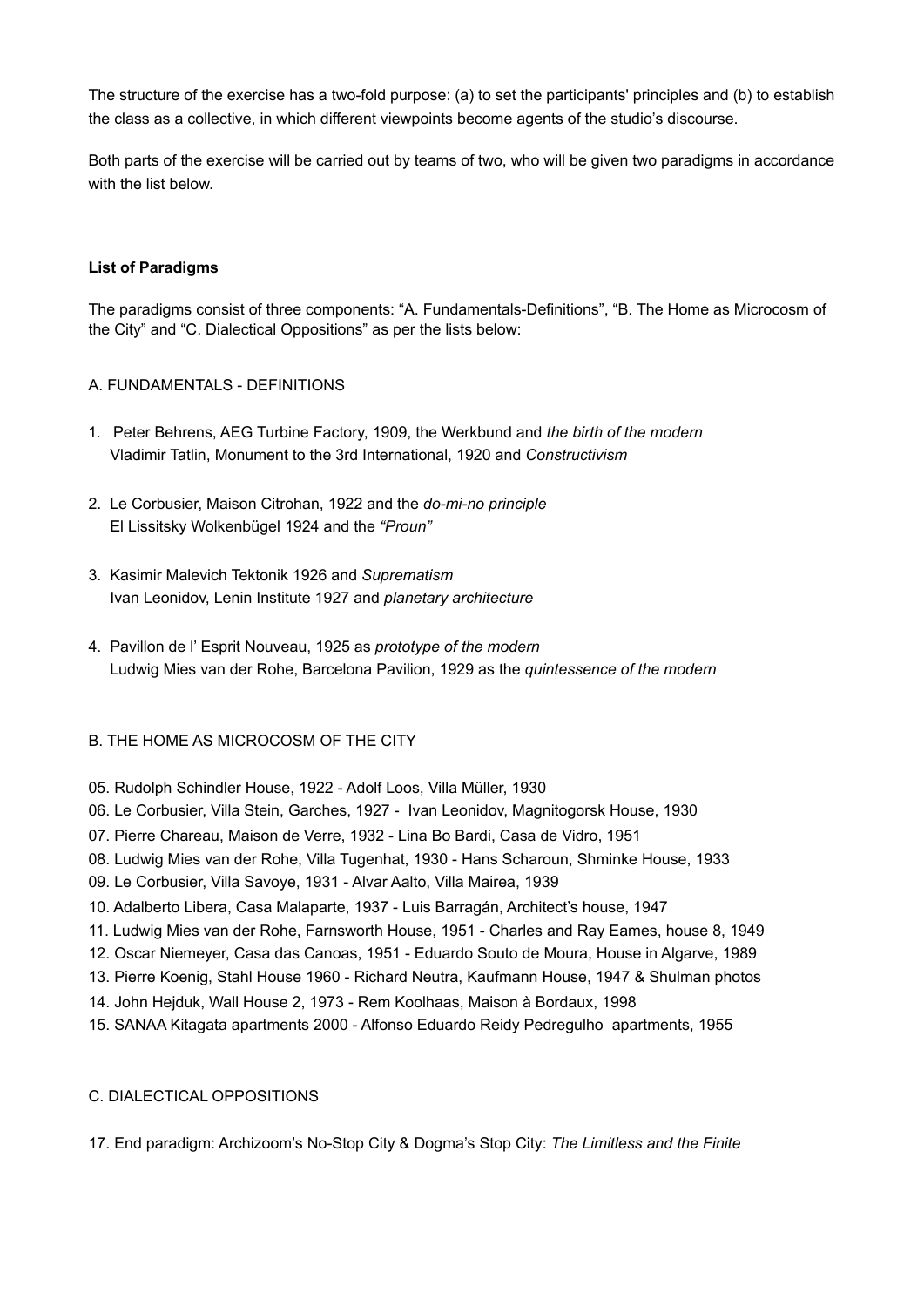### **Part 1: Extrapolation – Tuesday January 19 to Friday January 22**

The extrapolation will consist of

a) abstracting a formal summary, an extract out of a the paradigm studied

b) isolating and capturing each extract for a compositional transformation that will be an abstracted reconfiguration of the two paradigms into one; this transformation will form the conceptual model that will sanction Part 2: the synthesis; help and advice for this transaction will be given at the desk crits.

#### **Presentation requirements for Part 1:**

Every team will be assigned two of the above paradigms, study it (and its historical context) and critically represent it incorporating the following:

- . 1) Simplified plans and sections, illustrating the studied paradigm.
- 2) Any other images deemed necessary (photos, sketches, ideograms etc.)
- 3) A transformation plan/section/sketch/3D dwg. representing the paradigm.
- 4) A small statement explaining (a) the model and (b) its transformation.

These should be printed and pinned up for discussion on Friday January 22.

The format for everything is to be  $17" \times 11"$  –landscape- including the text. The text can be incorporated into the drawing panels.

At this stage, presentations from previous workshops, other material and illustrations of examples will be handed out and/or or projected, to help explain the intentions and to expedite the process.

There are examples of transformations for some of the above paradigms, all of which you should search, look up, refer to, and whenever clearly relevant to your proposal, illustrate.

# **Part 2: Synthesis – Friday January 22 to Wednesday January 27**

Out of the material developed in Part 1, each team is asked to produce one color image, as an exercise in uplifting the drabness of photoshop (or whichever software utilized) the indiscriminate use of which, is so often a killer to communication.

This image should be simultaneously an emblematic representation of the composite transformation and, an abstract representation of an "interior" that the transformation bespeaks; it should be envisaged as the representation of an "archetypal social condenser": imagined as a space to accommodate an example of what is (often inaccurately) referred to as the "body politic"; a monumental interior, in which representatives of the "Rulers" and the "Ruled" (the "Powers that be" and the Citizen) openly confront each other, and where the conflict between the Public and the Private is revealed: a politically unique public function, to be renamed Public Condenser. Similar to a large reception area and arena, a cross between a vast hotel lobby and a performing stage, it will be framed and articulated by the participating teams, in a collection of singular proposals, that together will form a collectively discussed studio agenda.

(Examples of photoshop images, from the results of other workshops as well as from the work of the teaching team and other architects will be illustrated, and there will be instructions towards generating individual color and image archives that replace the given color samples provided by photoshop. Sample files will be handed out).